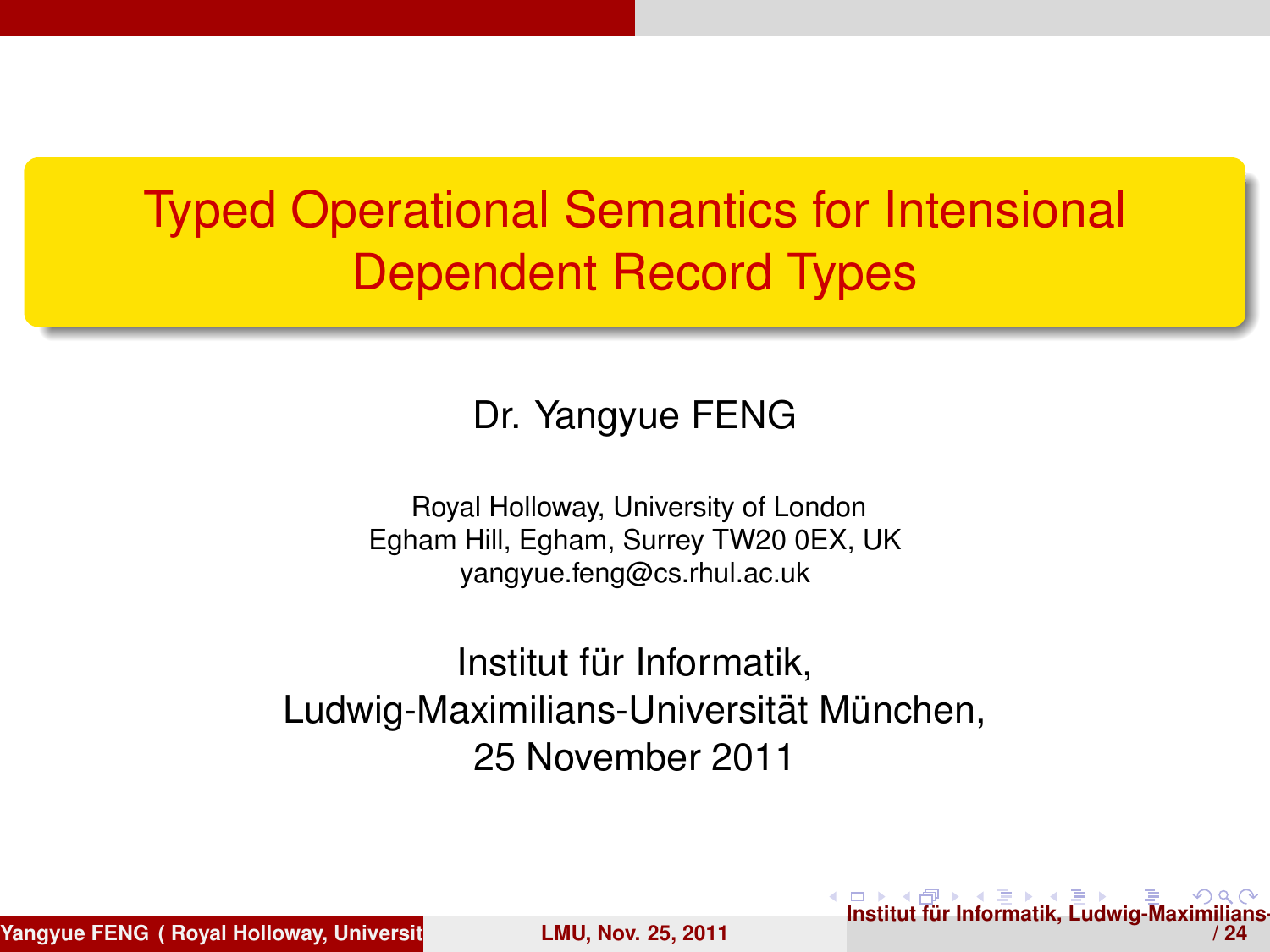### **Outline**





**2** [Intensional Dependent Record Types](#page-3-0)

- **3** [Typed Operational Semantics](#page-6-0)
- 
- <span id="page-1-0"></span>**4** [TOS for Dependent Record Types](#page-10-0)

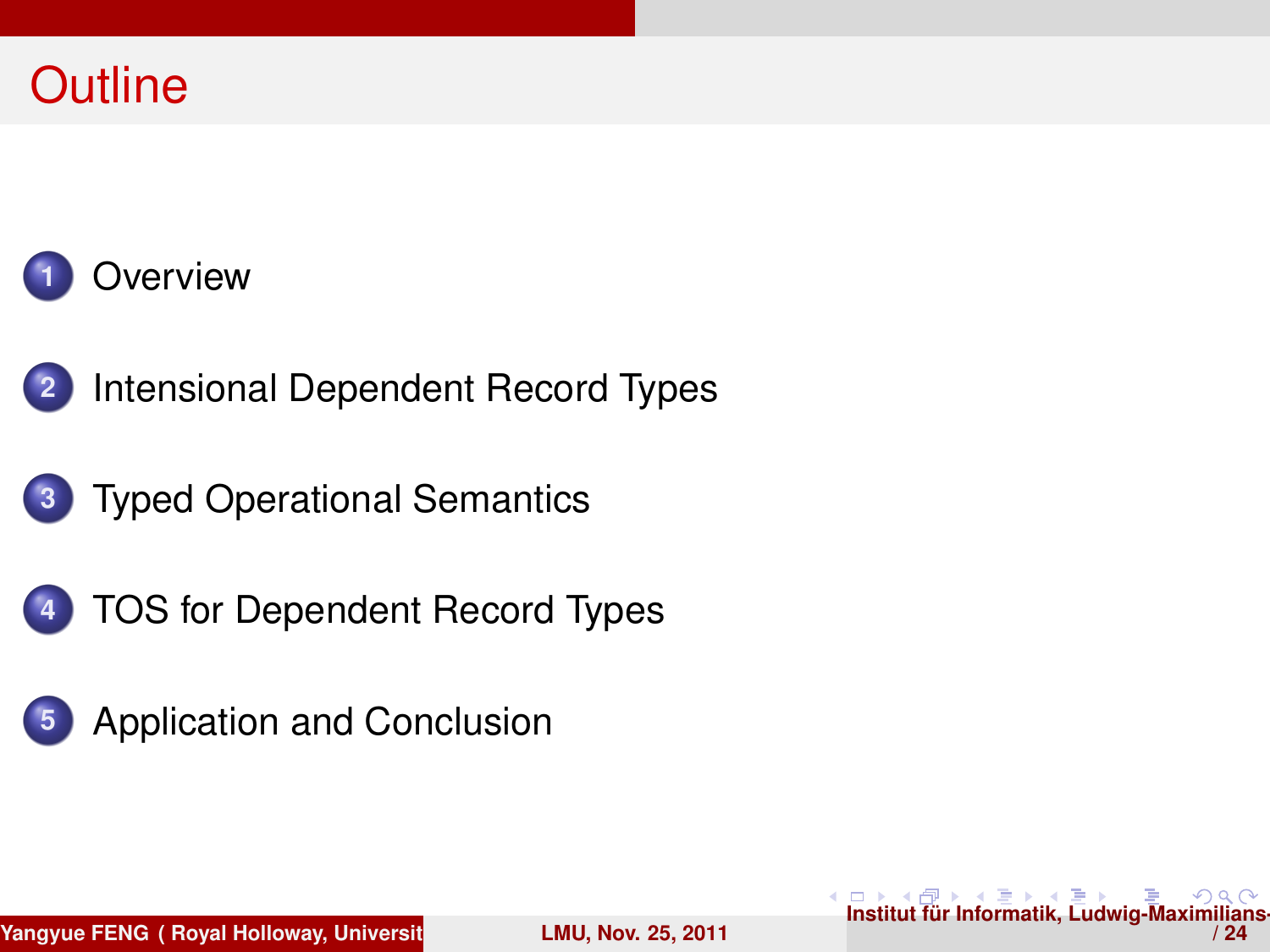### **Overview**

- My PhD is on proving metatheories of dependent record types with a typed operational semantics (TOS);
- Our system sketch:
	- We have introduced intensional dependent record types (IDRT), and built a typed operational semantics (TOS<sub>DRT</sub>) for it, following Goguen's method in his PhD thesis (TOS for UTT and LF);
	- **Completeness and Soundness of TOS**<sub>DRT</sub> to IDRT are proved:
	- Adequacy of TOS<sub>DRT</sub> over untyped reductions, as well as Determinacy (unique normal form) are proved.
- Strong Normalization of the DRTs is proved from Soundness Theorem and Adequacy Lemma; as well as Church-Rosser property and Subject Reduction, etc.
- <span id="page-2-0"></span>• In extra, with Church-Rosser property, we proved a set of coercions added into IDRT to be coherent, which allows coercive subtyping in IDRTs.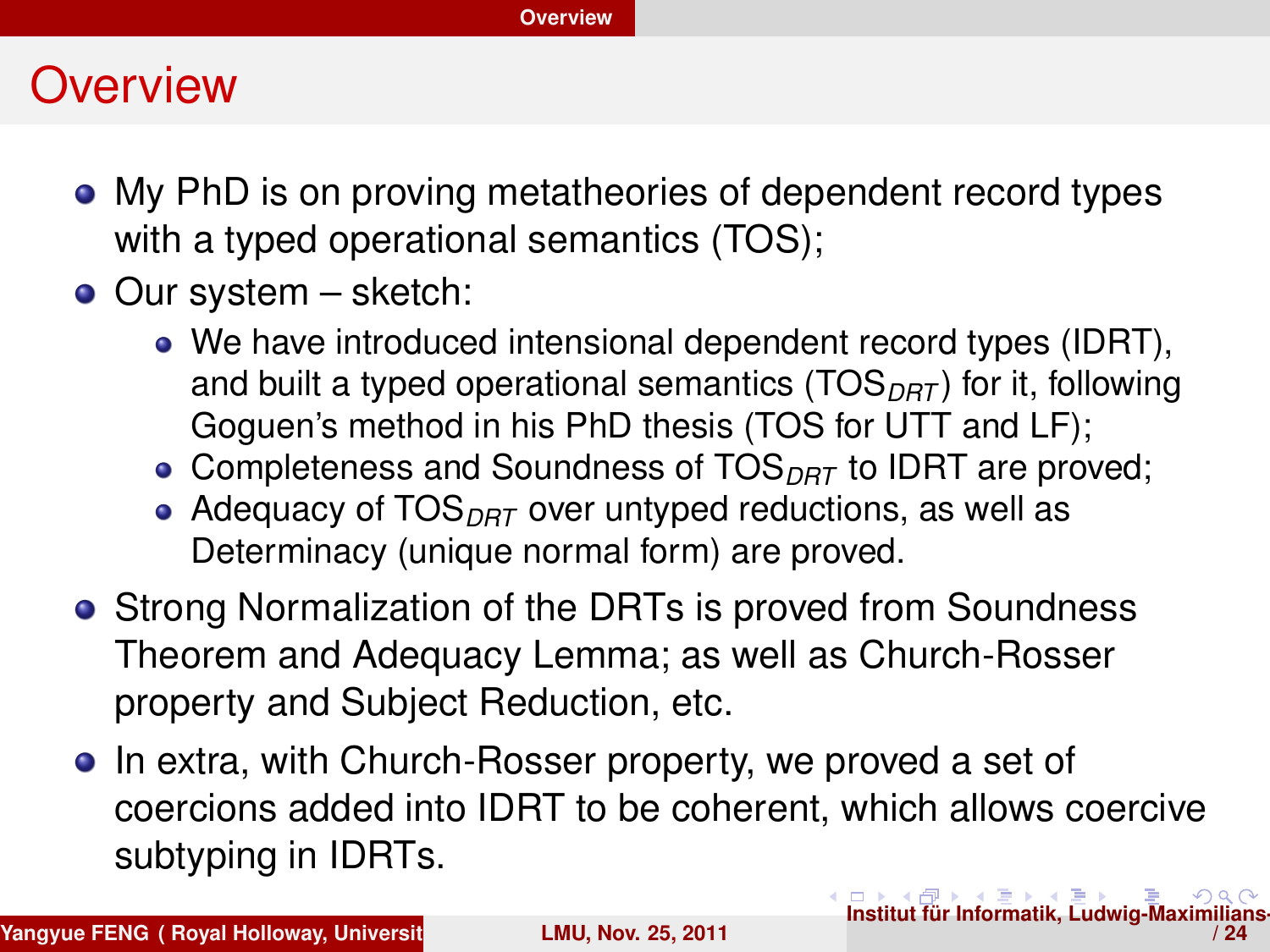### IDRT

Dependent record types are types of records in which the type of a field may depend on the value of an earlier field :

<span id="page-3-0"></span>*Dependent record types*  $R := \langle h_1 : A_1, h_2 : A_2, \ldots h_n : A_n \rangle$ 

where  $A_i$  may depend on  $A_i$  ( $0 \le i \le j \le n$ ).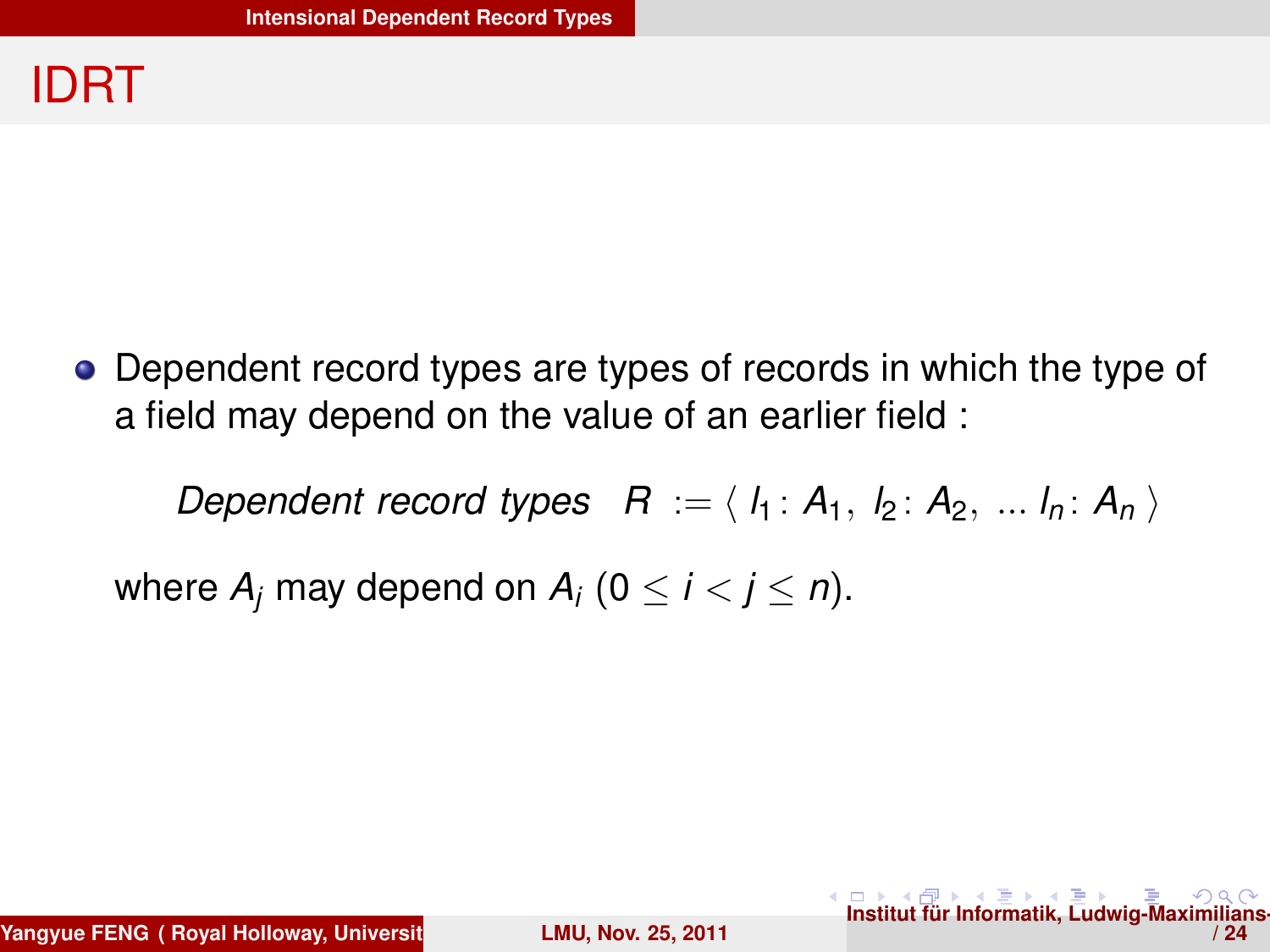### LF

- The Logical Framework [Luo94] (LF) is the typed version of Martin-Löf's logical framework [NPS90].
- it's a type system (types in LF are called kinds) and a meta-language to specify object type theories, such as UTT, LTTs.
- the syntactical entities :

<span id="page-4-0"></span>*Contexts C* ::= () | Γ, *x* : *A*  $LF$  Kinds  $K$  ::= *Type*  $|E(A)| (x : K)K'$  $LF$  Terms  $M := x \mid [x:K]M \mid M(M')$ 

*Type* is the kind representing the collection of all types (*A* is a type if  $A$ : *Type*),  $El(A)$  is the kind of objects of type  $A$ ,  $(x : K)K'$  is the kind of dependent functions.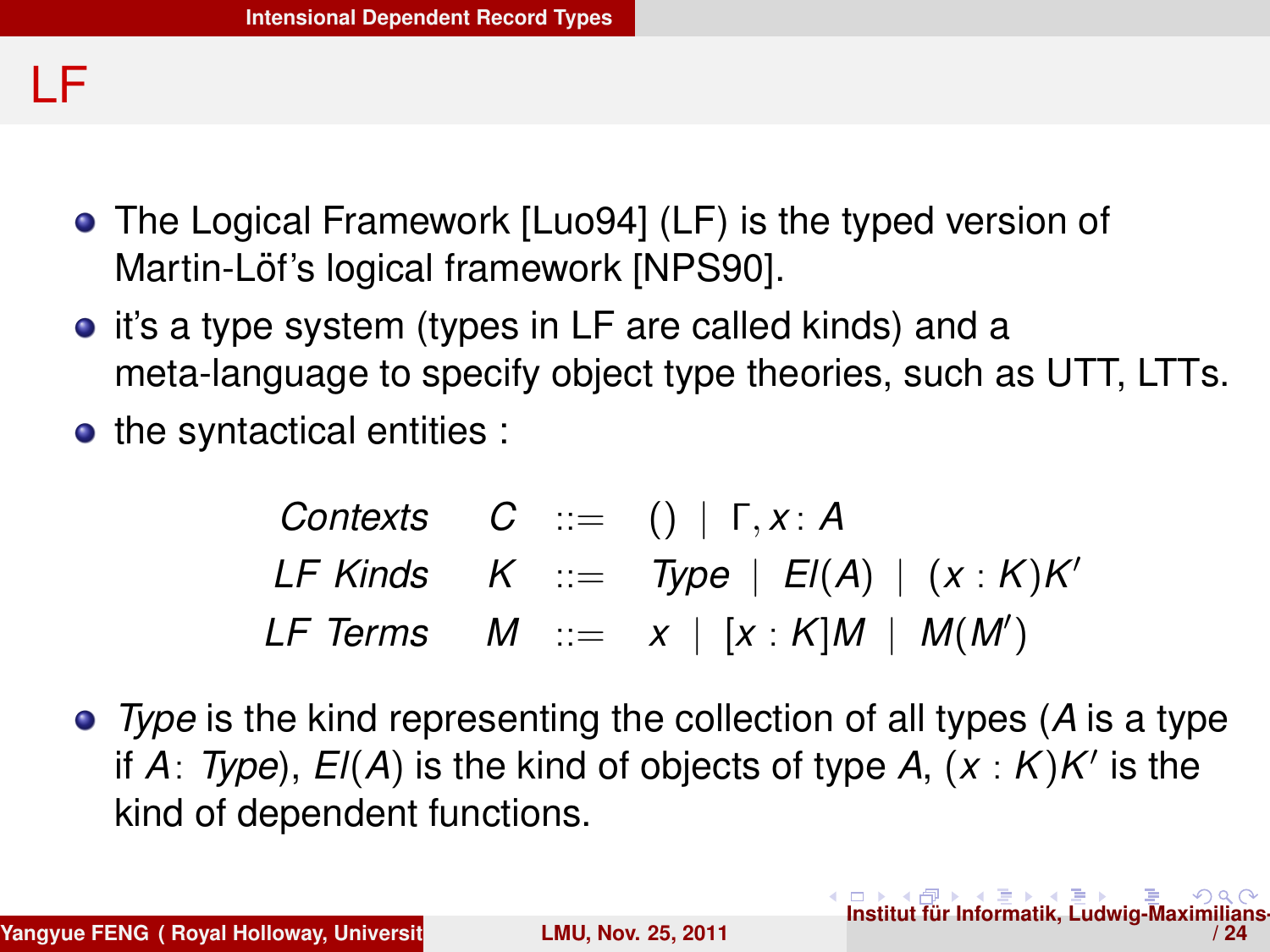We extend the Logical Framework LF [Luo94] with :

*Record Types R* :: =  $\langle \rangle$  |  $\langle R, I : A \rangle$  (*Labels l*  $\in \mathcal{L}$ ) *Records r* :: =  $\langle \rangle$  |  $\langle r, l = a : A \rangle$  |  $\lceil r \rceil$  | *r*.*l* 

- where [ ] and .*l* are two operations over records, called restriction and field-selection
- We also have two kinds which collects the record types : *RType* (is actually *RType*[L]) and *RType*[*L*] (that collects record types with top level labels in *L*), they are in the kind level of LF
- every record type is a LF type.
- the inference rules of IDRT are given in [Y. FENG 2011]
- <span id="page-5-0"></span>• Important: weakly extensional equality rules for the dependent records are not included, thus the system is intensional.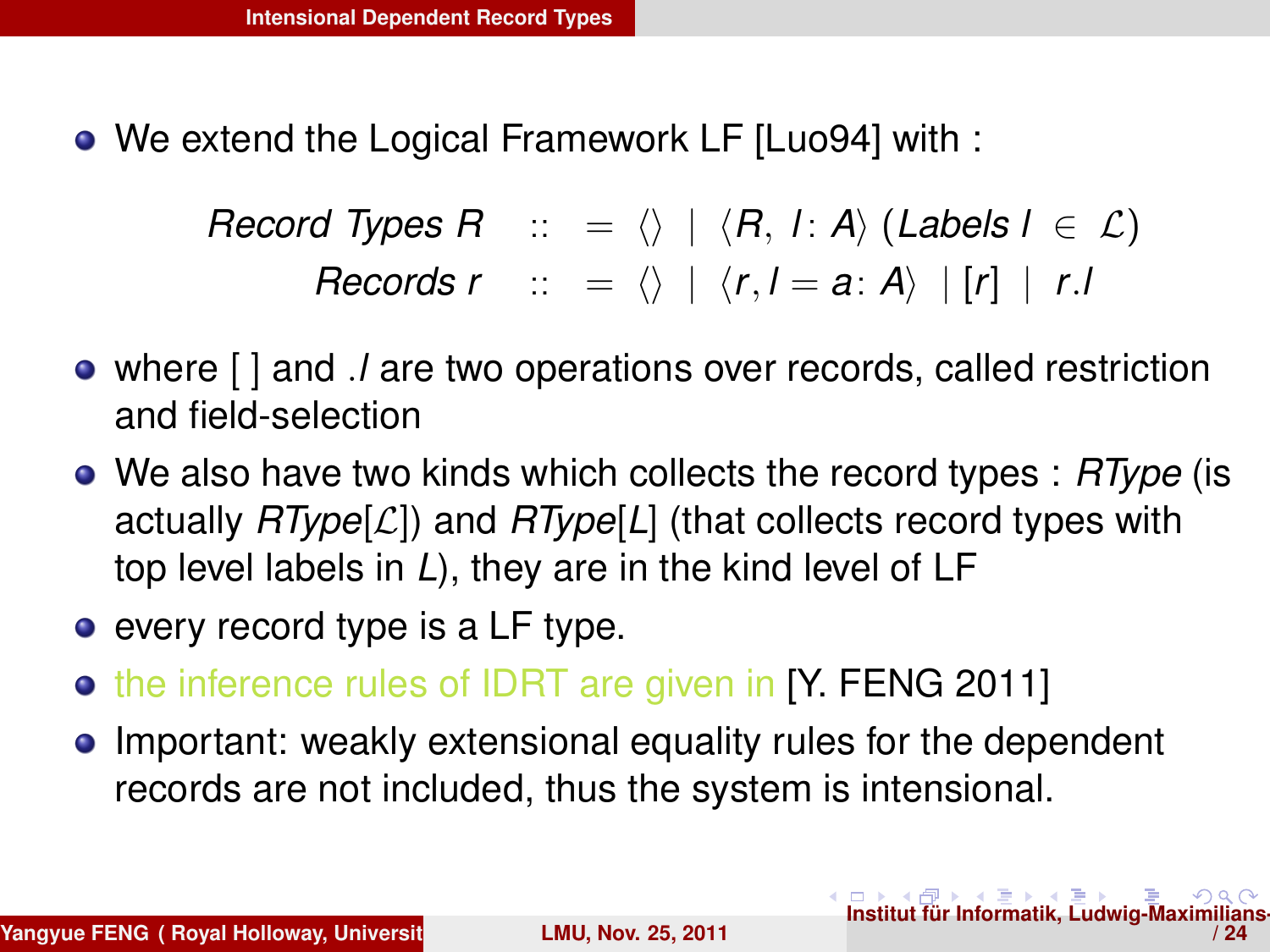## TOS – Introduction

- Approach :
	- $\bullet$  A type system A Typed Op. Semantics prove something on the type system (metatheory, e.g., SN, C-R, subject reduction)
- **Healf Goguen's work :** 
	- (1994) Using TOS to prove metatheory of UTT (a type theory described with Logical Framework LF)
	- (1999) Using TOS with a simpler syntax to prove metatheory of LF
- We have followed Goguen's approach to prove the metatheory for dependent record types.

<span id="page-6-0"></span>**[I](#page-5-0)n**<br> **In[stit](#page-7-0)[ut](#page-5-0)** für [I](#page-7-0)[nf](#page-5-0)[or](#page-6-0)[m](#page-9-0)[at](#page-10-0)[ik,](#page-5-0) [L](#page-6-0)[u](#page-9-0)[dw](#page-10-0)[ig-](#page-0-0)[Maxi](#page-23-0)milians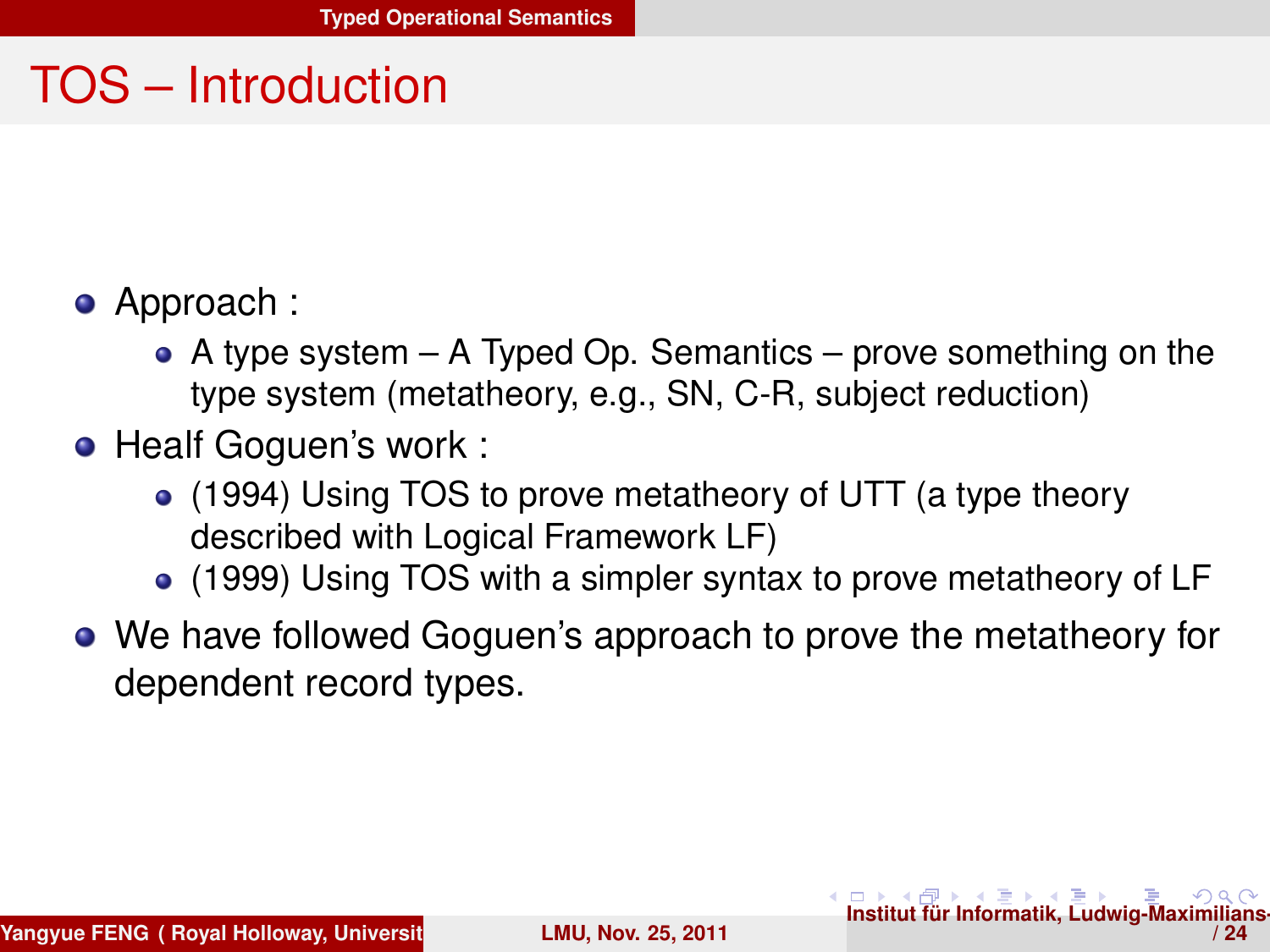# TOS Syntax

- For a type theory, its typed operational semantics captures its computational behaviour, usually given by its (untyped) reduction relation.
- Judgements in the TOS :

<span id="page-7-0"></span>
$$
\models M \rightarrow N \rightarrow P \colon A
$$

which informally asserts that, *N* and *P* are the weak-head normal form and the normal form of the term *M*.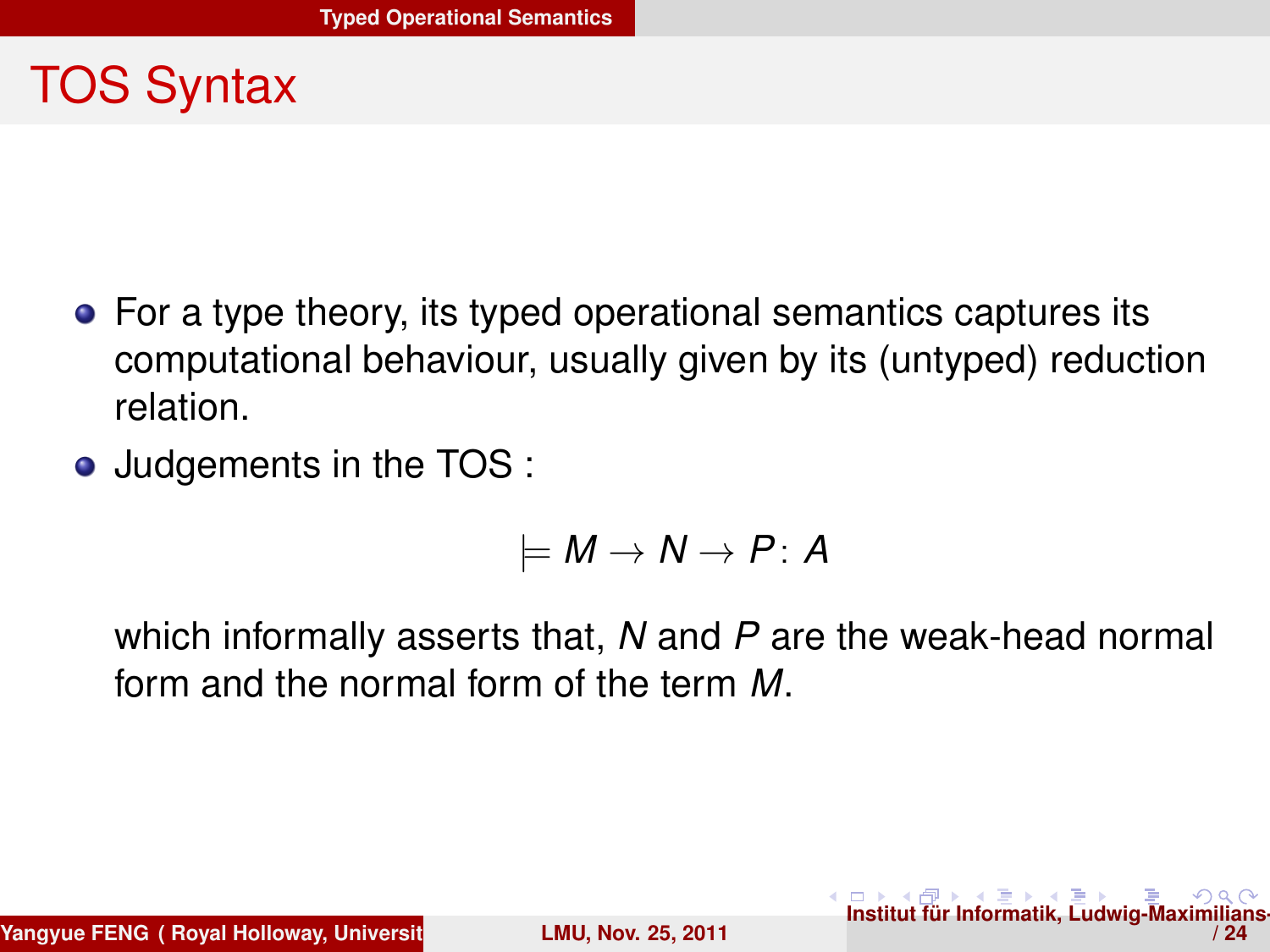

informal meaning of judgements in TOS.

<span id="page-8-0"></span>**[I](#page-7-0)n**<br>**In[stit](#page-9-0)[ut](#page-7-0)** für [I](#page-9-0)[nf](#page-5-0)[or](#page-6-0)[m](#page-9-0)[at](#page-10-0)[ik,](#page-5-0) [L](#page-6-0)[u](#page-9-0)[dw](#page-10-0)[ig-](#page-0-0)[Maxi](#page-23-0)milians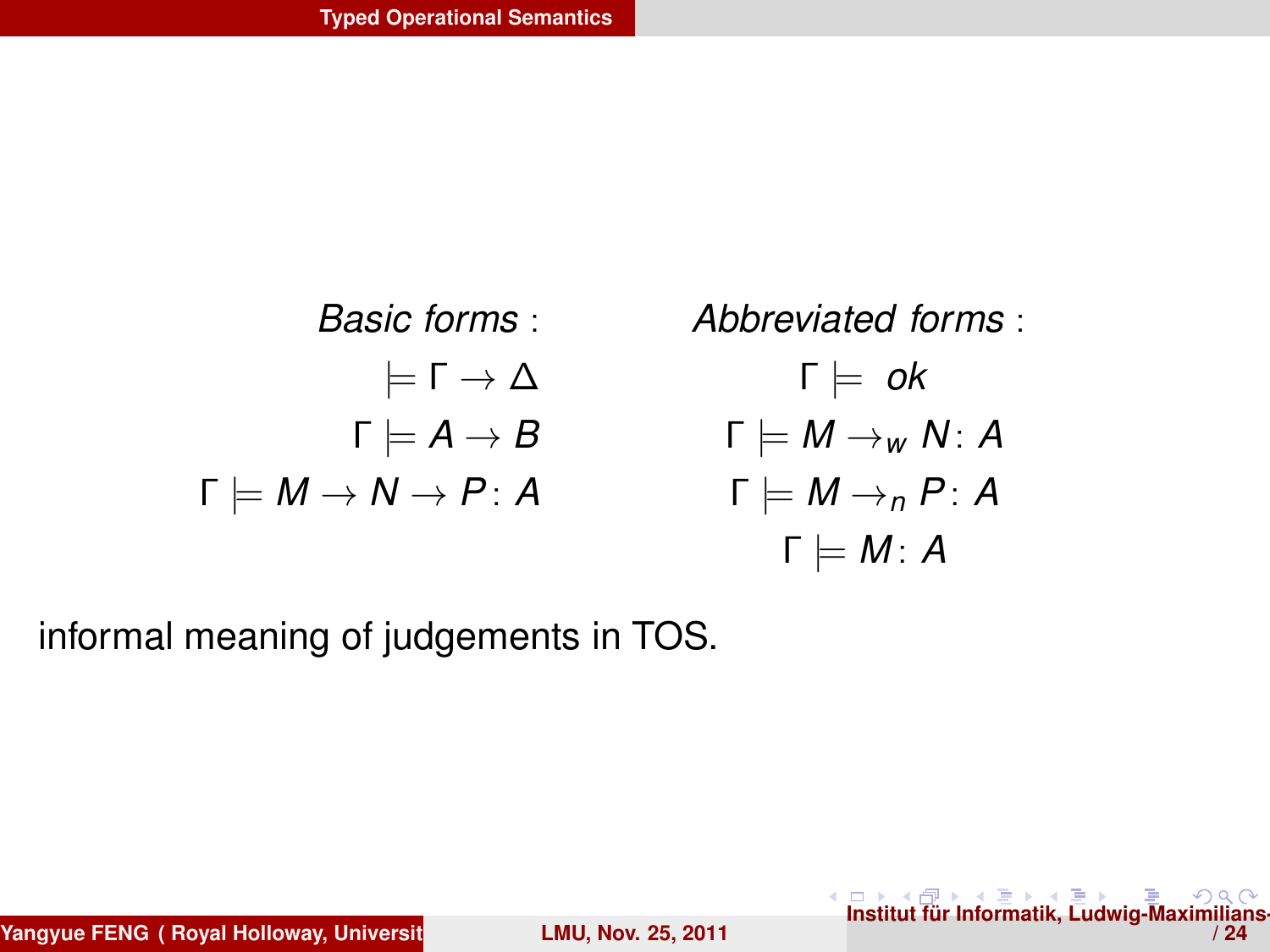## Untyped reduction

$$
\begin{array}{cc}\n(\beta) & ([x:A]M)N \rightarrow_{\beta} [N/x]M \\
& (\eta) & [x:A]M(x) \rightarrow_{\eta} M & (x \notin FV(M)) \\
& & (restriction) & [(r, l = a:A)] \rightarrow_{RESTR} r \\
& & (field – selection) & \langle r, l = a:A \rangle. I \rightarrow_{FLDSEL} a \\
& (diff. field – sele.) & \langle r, l = a:A \rangle. I' \rightarrow_{FLDSL'} r.l' & (l \neq l')\n\end{array}
$$

-[I](#page-8-0)n[stit](#page-10-0)[ut](#page-8-0) für [I](#page-10-0)[nf](#page-5-0)[or](#page-6-0)[m](#page-9-0)[at](#page-10-0)[ik,](#page-5-0) [L](#page-6-0)[u](#page-9-0)[dw](#page-10-0)[ig-](#page-0-0)[Maxi](#page-23-0)milians<br>24 / 24

<span id="page-9-0"></span>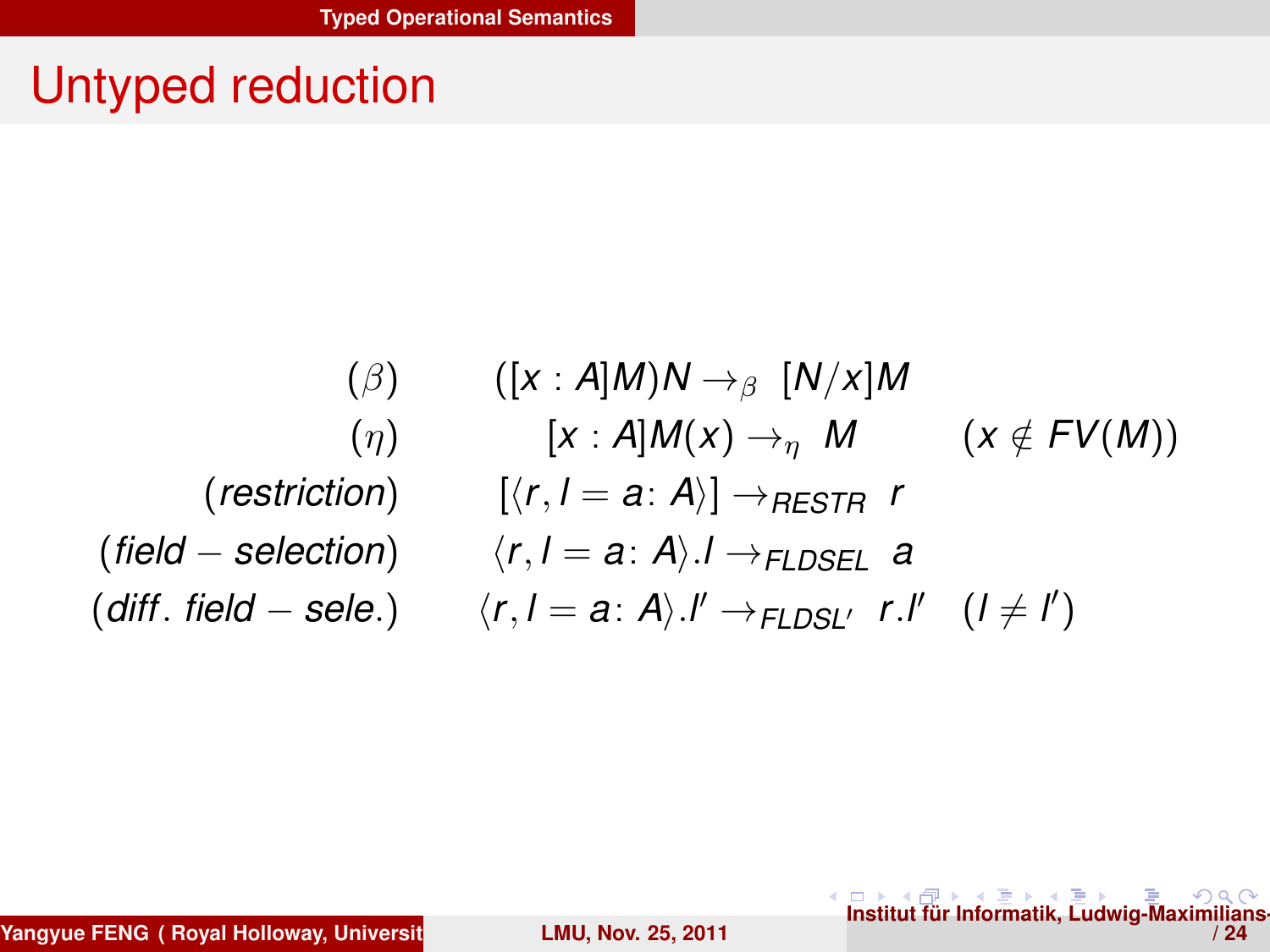# TOS*DRT*

- We have set up a TOS for the IDRT
- <span id="page-10-0"></span>**•** Explanantion.
	- Turn proving things concerning " $\vdash$ " to those concerning " $\models$ "
	- prove " $\vdash \approx \models$ " i.e. soundness and completeness
	- prove metatheories in " $\models$ " and then we got those for " $\models$ " from soundness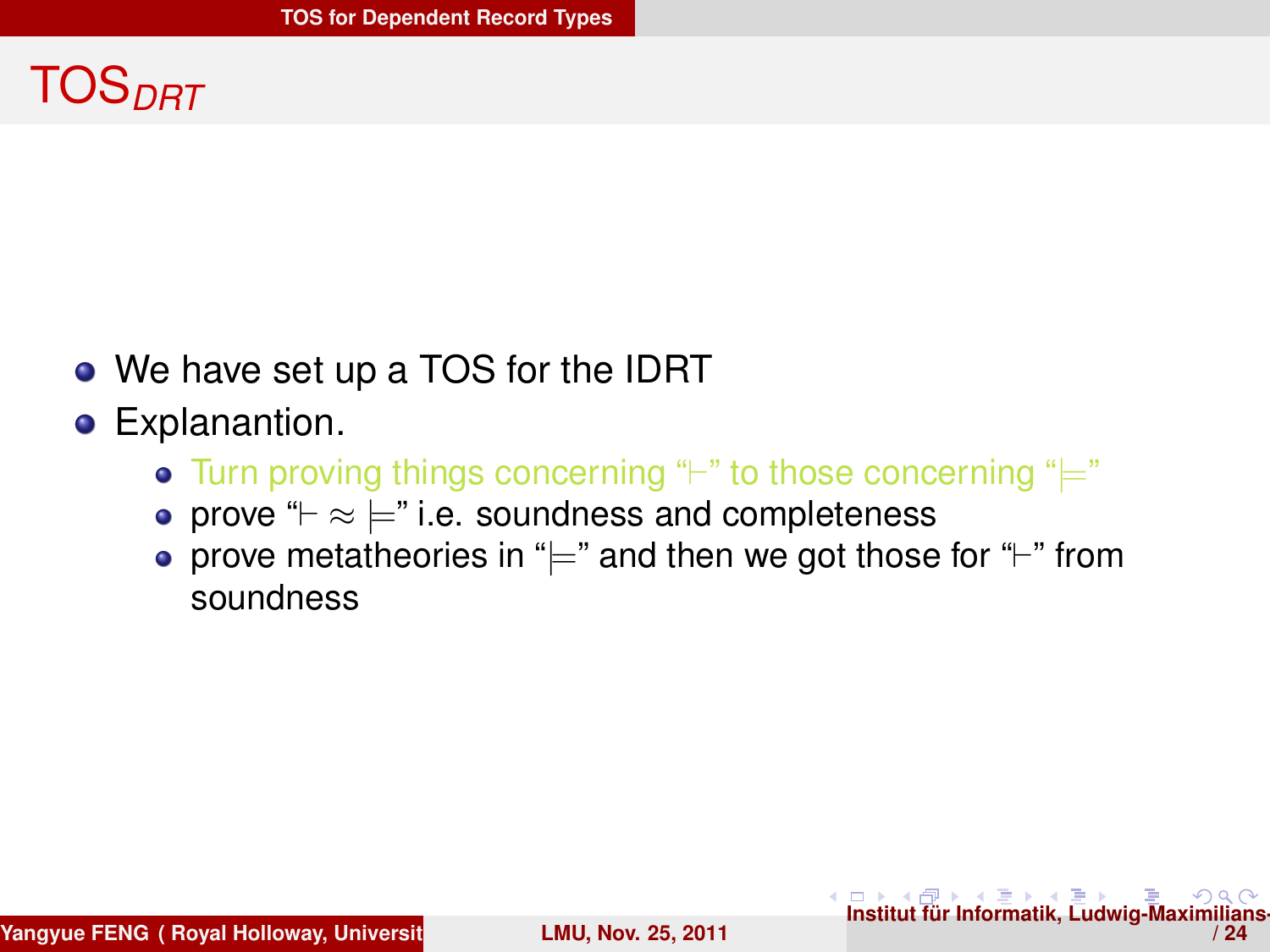# Key Features of the TOS<sub>DRT</sub>

### **• Completeness and Soundness Theorems**

• the proofs of these theorems

<span id="page-11-0"></span>

**• Adequacy Lemma and Determinacy Lemma**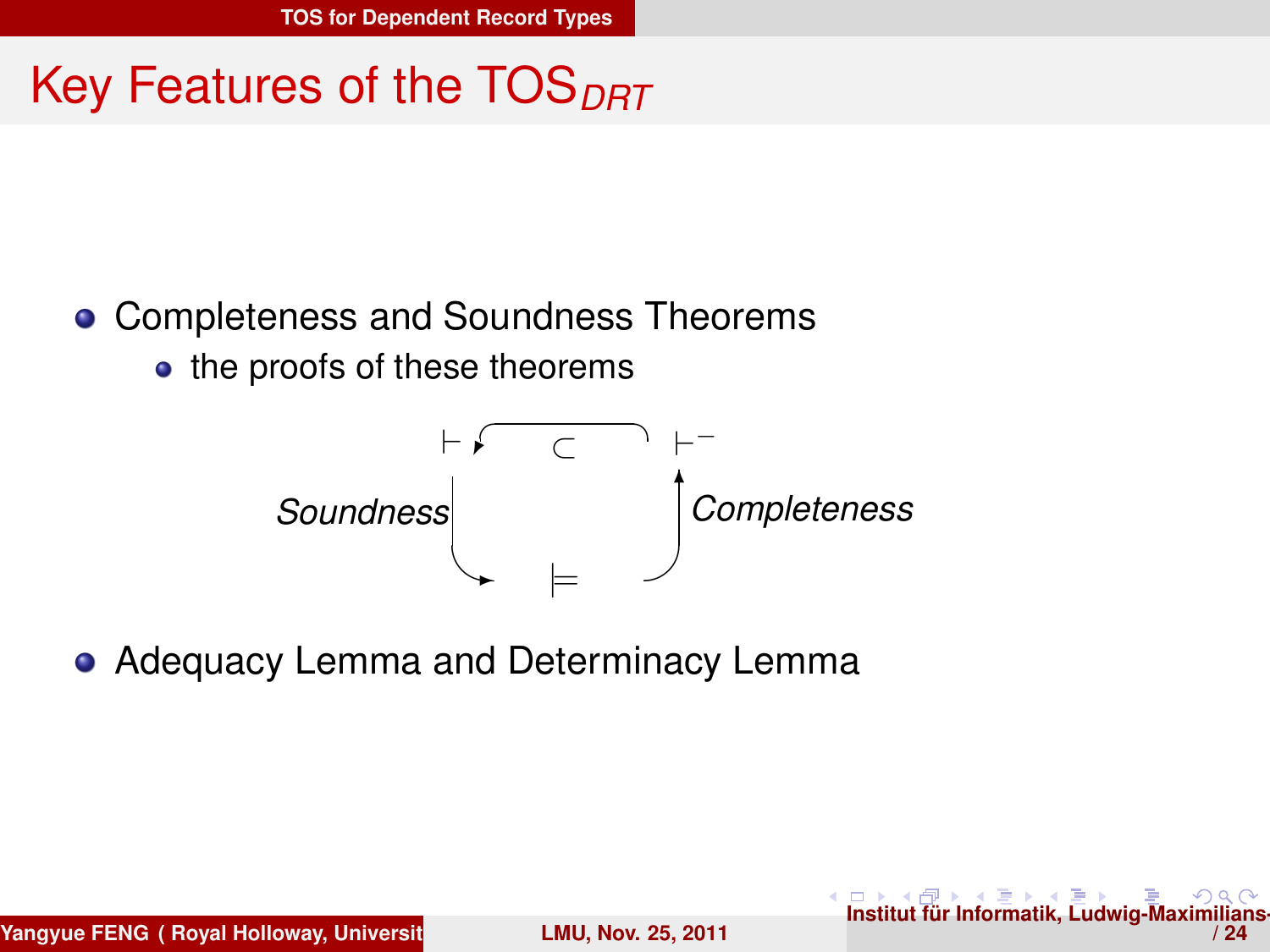### Adequacy Lemma

### Lemma (Adequacy of TOS for Untyped Reduction)

*(1) If*  $\Gamma \models A \rightarrow C$  then there exists B such that  $A \rightarrow_{\beta R}^* B \rightarrow_{\eta}^* C$ ; *(2)* If  $\Gamma \models M \rightarrow N \rightarrow P$ : A, then there exists N' such that  $M \rightarrow_{\beta R}^* N \rightarrow_{\beta R}^* N' \rightarrow_{\eta}^* P$ .

#### Lemma (Adequacy for Normal Forms and WHNFs)

*(1) If*  $\models$  Γ  $→$  Δ *then* Δ *is normal*; *(2)* If  $\Gamma \models A \rightarrow B$  then *B* is normal; *(3)* If  $\Gamma \models M \rightarrow N \rightarrow P$ : A then N is weak-head normal and P and A *are normal.*

<span id="page-12-0"></span>**[I](#page-11-0)n**<br> **In[stit](#page-13-0)[ut](#page-11-0) für [I](#page-13-0)[nf](#page-9-0)[or](#page-10-0)[m](#page-20-0)[at](#page-21-0)[ik,](#page-9-0) [L](#page-10-0)[u](#page-20-0)[dw](#page-21-0)[ig-](#page-0-0)[Maxi](#page-23-0)**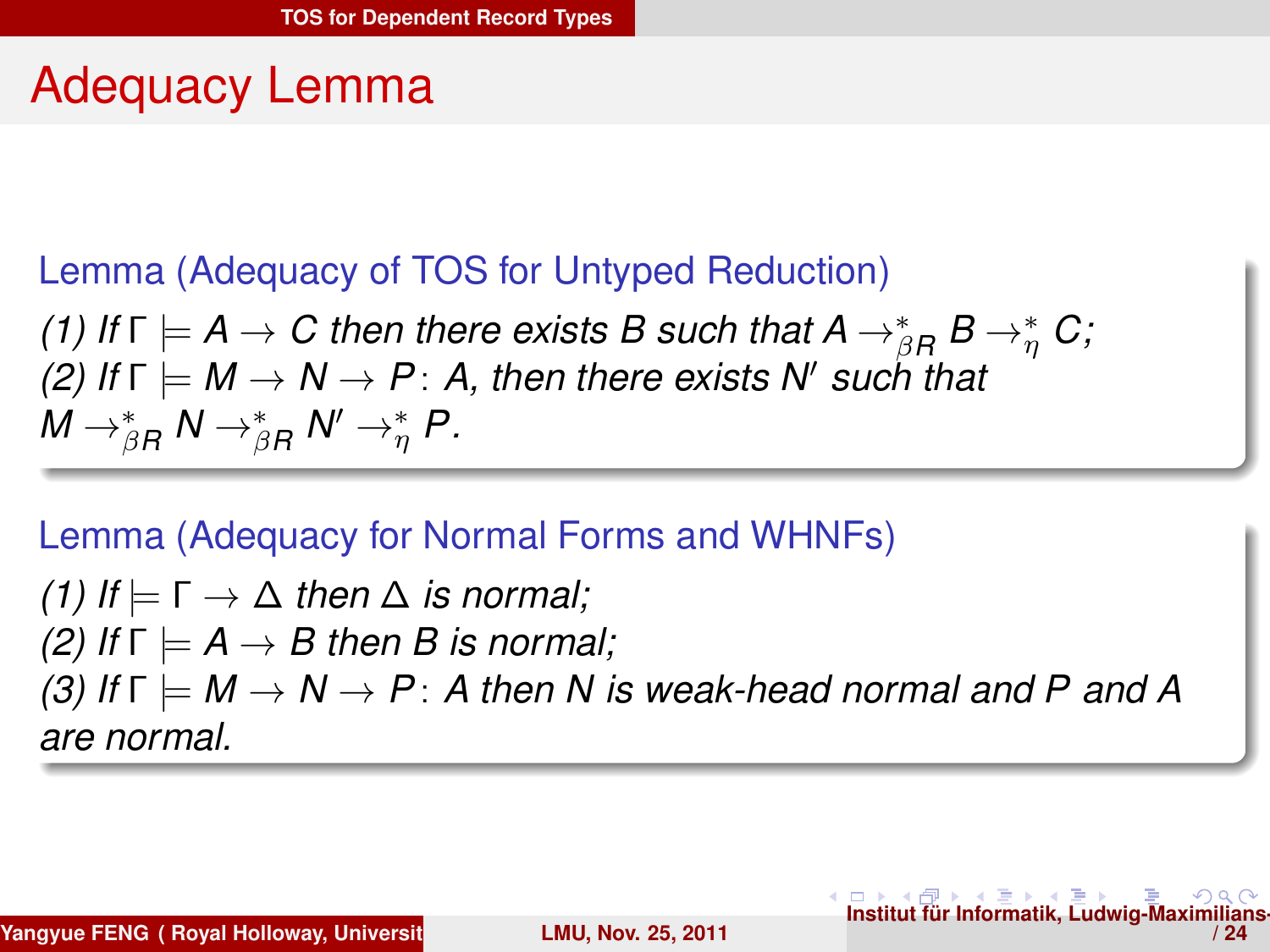### **Determinacy**

#### Lemma (Determinacy (Unique Normal Form))

(1) If 
$$
\models \Gamma \rightarrow \Delta
$$
,  $\models \Gamma \rightarrow \Phi$ , then  $\Delta \equiv \Phi$ ;  
\n(2) If  $\Gamma \models A \rightarrow B$ ,  $\Gamma \models A \rightarrow C$ , then  $B \equiv C$ ;  
\n(3) If  $\Gamma \models M \rightarrow N \rightarrow P$ : B,  $\Gamma \models M \rightarrow Q \rightarrow R$ : C, then  $N \equiv Q$ ,  $P \equiv R$ ,  
\n $B \equiv C$ .

**Yangyue FENG ( Royal Holloway, Universit LMU, Nov. 25, 2011** 

<span id="page-13-0"></span>**[I](#page-12-0)n**<br>**In[stit](#page-14-0)[ut](#page-12-0)** für [I](#page-14-0)[nf](#page-9-0)[or](#page-10-0)[m](#page-20-0)[at](#page-21-0)[ik,](#page-9-0) [L](#page-10-0)[u](#page-20-0)[dw](#page-21-0)[ig-](#page-0-0)[Maxi](#page-23-0)milians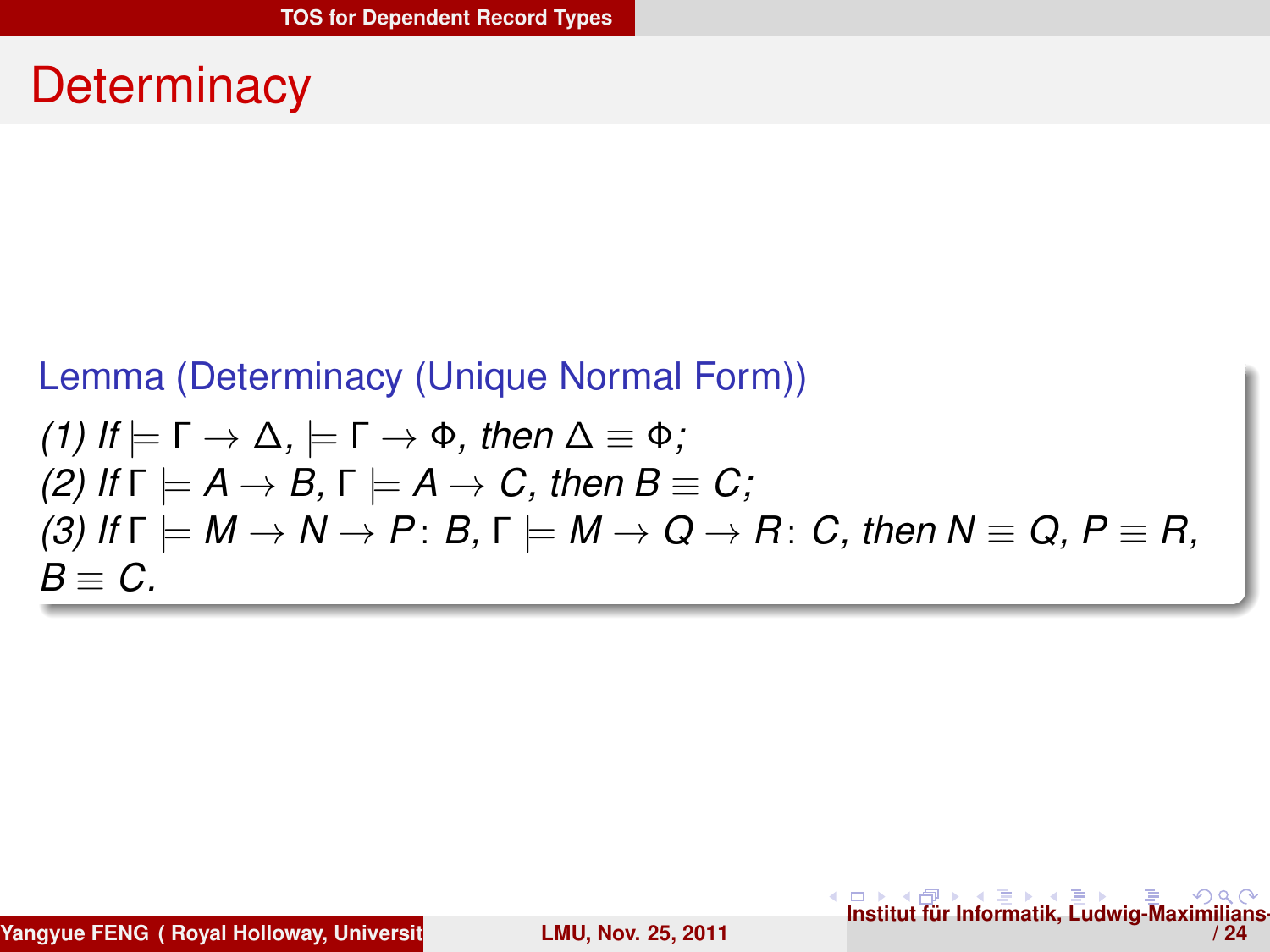#### Lemma (Completeness of TOS w.r.t IDRT)

\n- \n
$$
If \Gamma \models \text{ok} \text{ then } \vdash \Gamma \text{ valid.}
$$
\n
\n- \n $If \Gamma \models A \rightarrow B \text{ then } \Gamma \vdash A \text{ kind and } \Gamma \vdash A = B.$ \n
\n- \n $If \Gamma \models M \rightarrow N \rightarrow P \colon A \text{ then } \Gamma \vdash M \colon A, \Gamma \vdash M = N \colon A, \Gamma \vdash M = P \colon A \text{ and } \Gamma \vdash A = A.$ \n
\n

**Yangyue FENG ( Royal Holloway, Universit LAU, Nov. 25, 2011** 

<span id="page-14-0"></span>**[I](#page-13-0)n**<br>**In[stit](#page-15-0)[ut](#page-13-0) für [I](#page-15-0)[nf](#page-9-0)[or](#page-10-0)[m](#page-20-0)[at](#page-21-0)[ik,](#page-9-0) [L](#page-10-0)[u](#page-20-0)[dw](#page-21-0)[ig-](#page-0-0)[Maxi](#page-23-0)milians**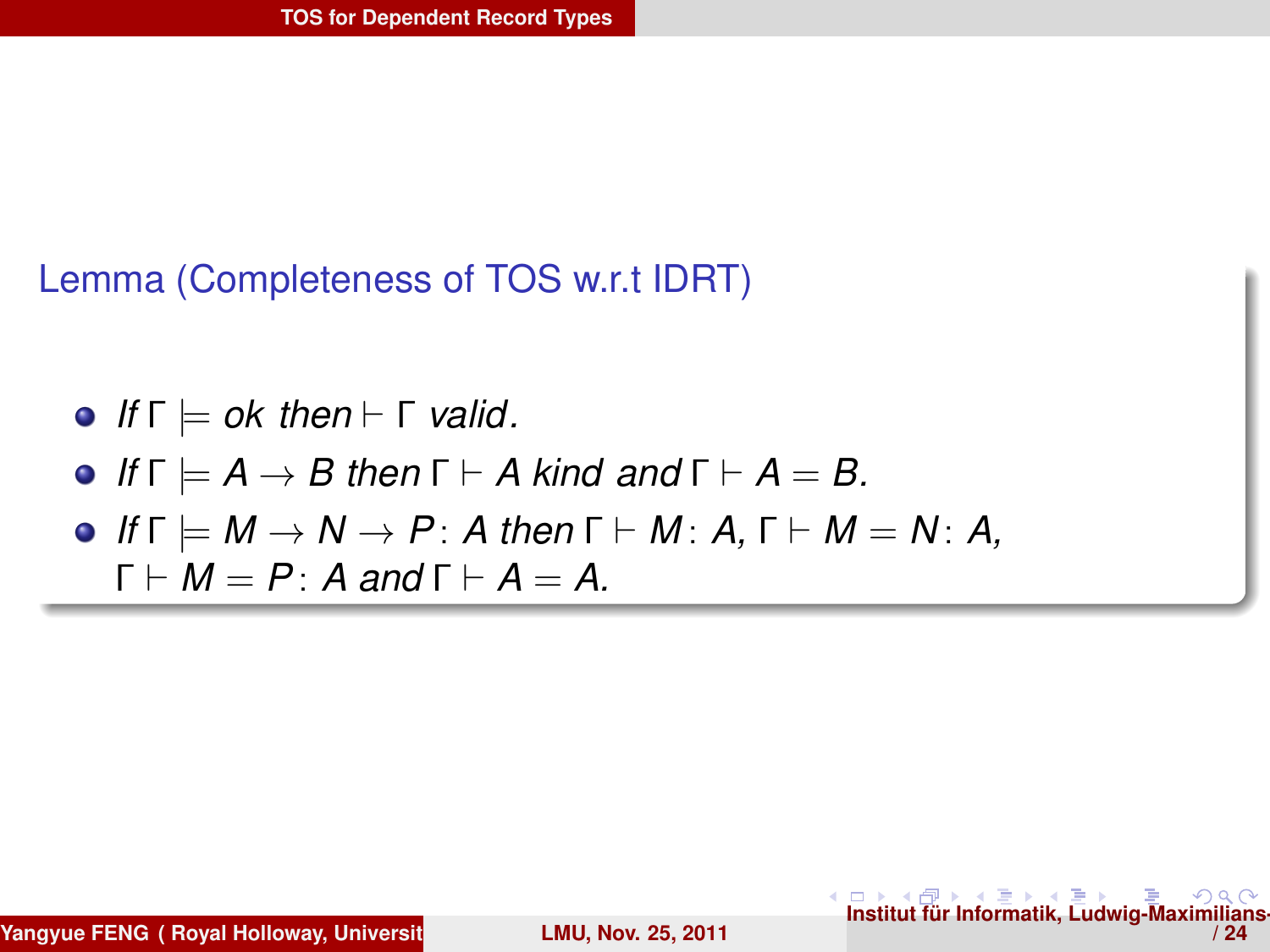#### Lemma (Soundness of TOS w.r.t. IDRT)

- **•** If  $\Gamma \vdash \mathsf{ok}$ , then there exists  $\Delta$  such that  $\models \Gamma \to \Delta$ .
- **•** If  $\Gamma \vdash A$  kind, then there exists B such that  $\Gamma \models A \rightarrow B$ .
- **•** If  $\Gamma \vdash A = B$  then there exists C such that  $\Gamma \models A \rightarrow C$  and  $\Gamma \models B \rightarrow C.$
- $\bullet$  *If*  $\Gamma \vdash M$ : *A then there exist P*, *B such that*  $\Gamma \models A \rightarrow B$  *and*  $\Gamma \models M \rightarrow_{n} P : B.$
- $\bullet$  *If*  $\Gamma \vdash M = N$ : *A, then there exist P, B such that*  $\Gamma \models A \rightarrow B$ *, and*  $\Gamma \models M \rightarrow_n P: B, \Gamma \models N \rightarrow_n P: B.$

<span id="page-15-0"></span>**[I](#page-14-0)n[stit](#page-16-0)[ut](#page-14-0) für [I](#page-16-0)[nf](#page-9-0)[or](#page-10-0)[m](#page-20-0)[at](#page-21-0)[ik,](#page-9-0) [L](#page-10-0)[u](#page-20-0)[dw](#page-21-0)[ig-](#page-0-0)Max**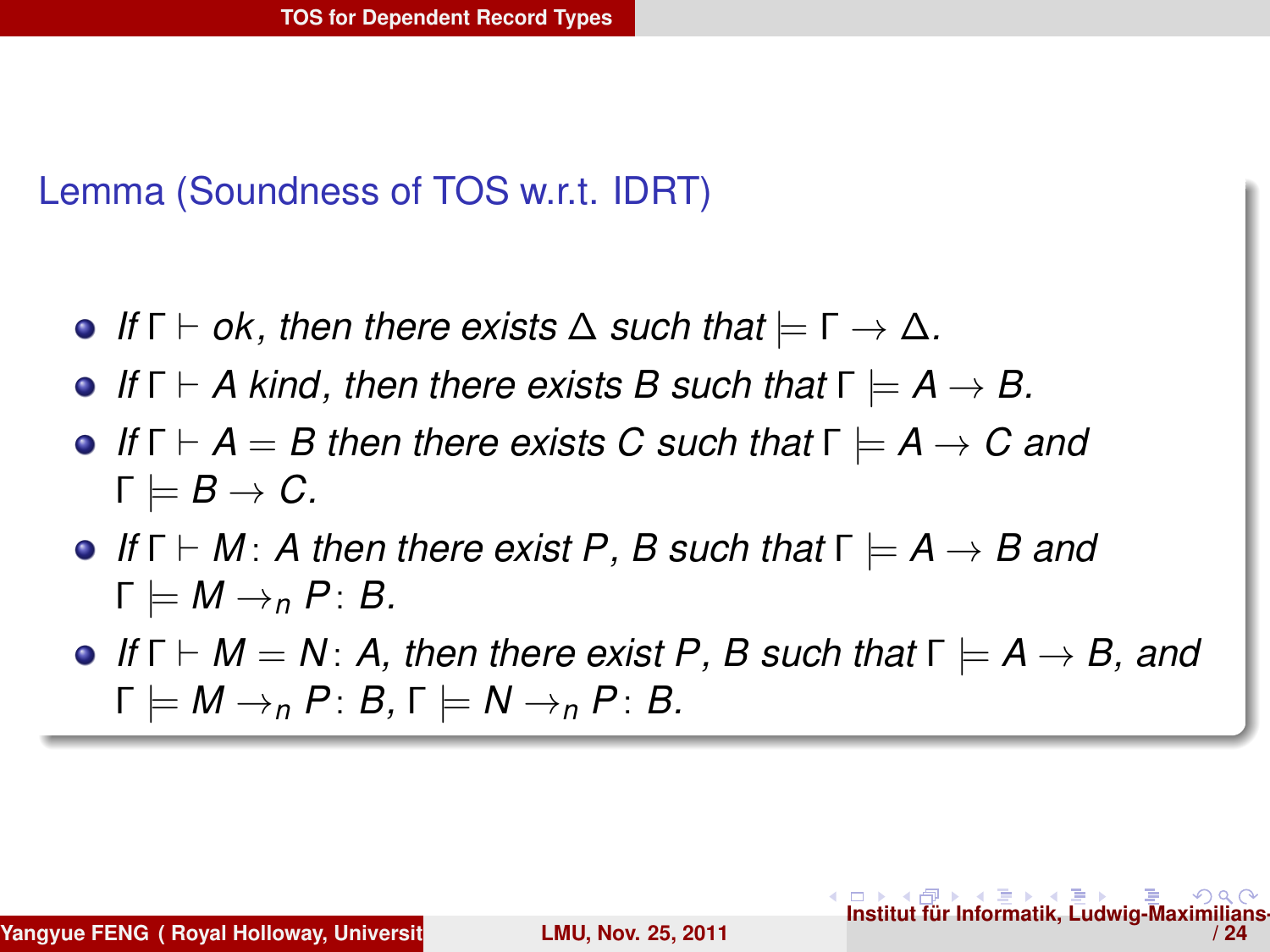## Metatheory proven with the TOS<sub>DRT</sub>

- **•** Strong normalization proven w.r.t. the TOS (the SN Theorem of TOS*DRT* )
- Transfer this property to IDRT due to Soundness

<span id="page-16-0"></span>

See my paper [Y FENG, Z. LUO in Types 09 postproceeding, 2011].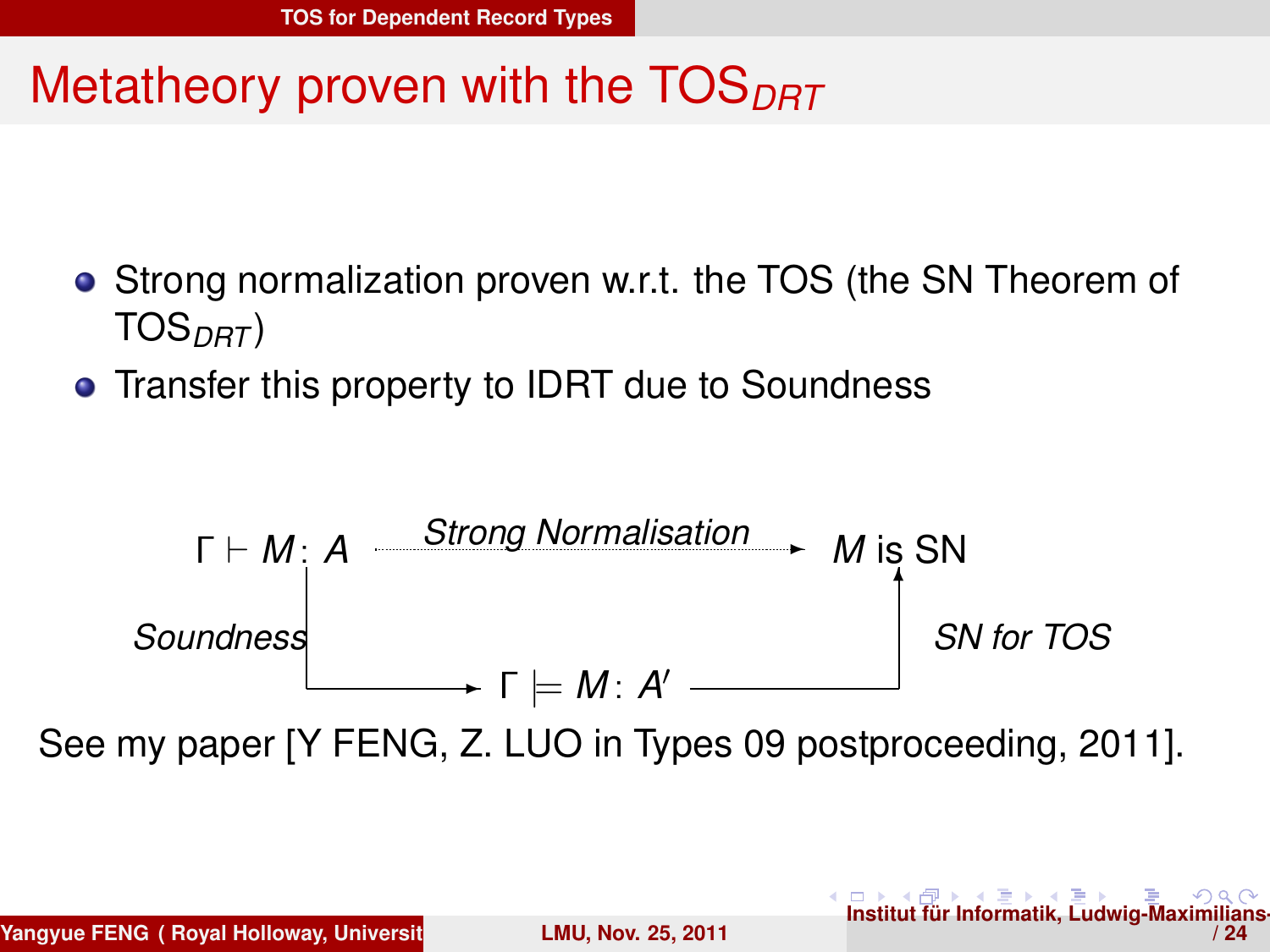#### Lemma (Strong Normalisation of TOS)

**0** If 
$$
\Gamma \models A \rightarrow B
$$
 then A is strongly normalisable.

**2** *If*  $\Gamma \models M \rightarrow N \rightarrow P$ : A then M is strongly normalisable.

proved with Parallel Reduction  $\Rightarrow$  and Parallel Subject Reduction Lemma.

<span id="page-17-0"></span>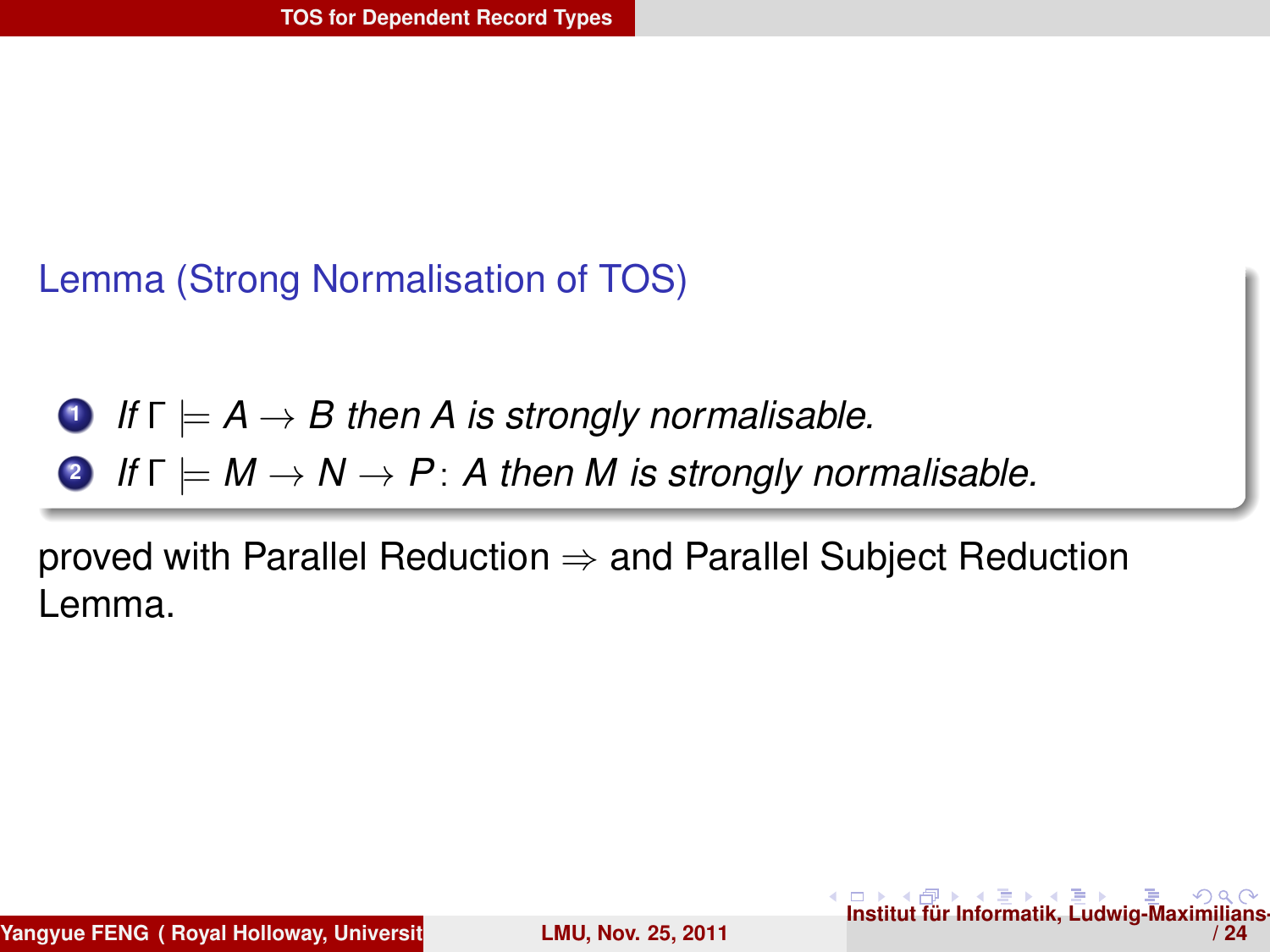# Metatheory for IDRT

- Main Goal Achieved: Strong normalization of IDRT;
	- By Soundness and the SN Theorem of TOS<sub>DRT</sub>
- Church-Rosser Theorem, Subject Reduction, Type Unicity, Kind Correctness are proved.
- <span id="page-18-0"></span>• all these theorems are presented in the thesis. [Y. FENG 2011]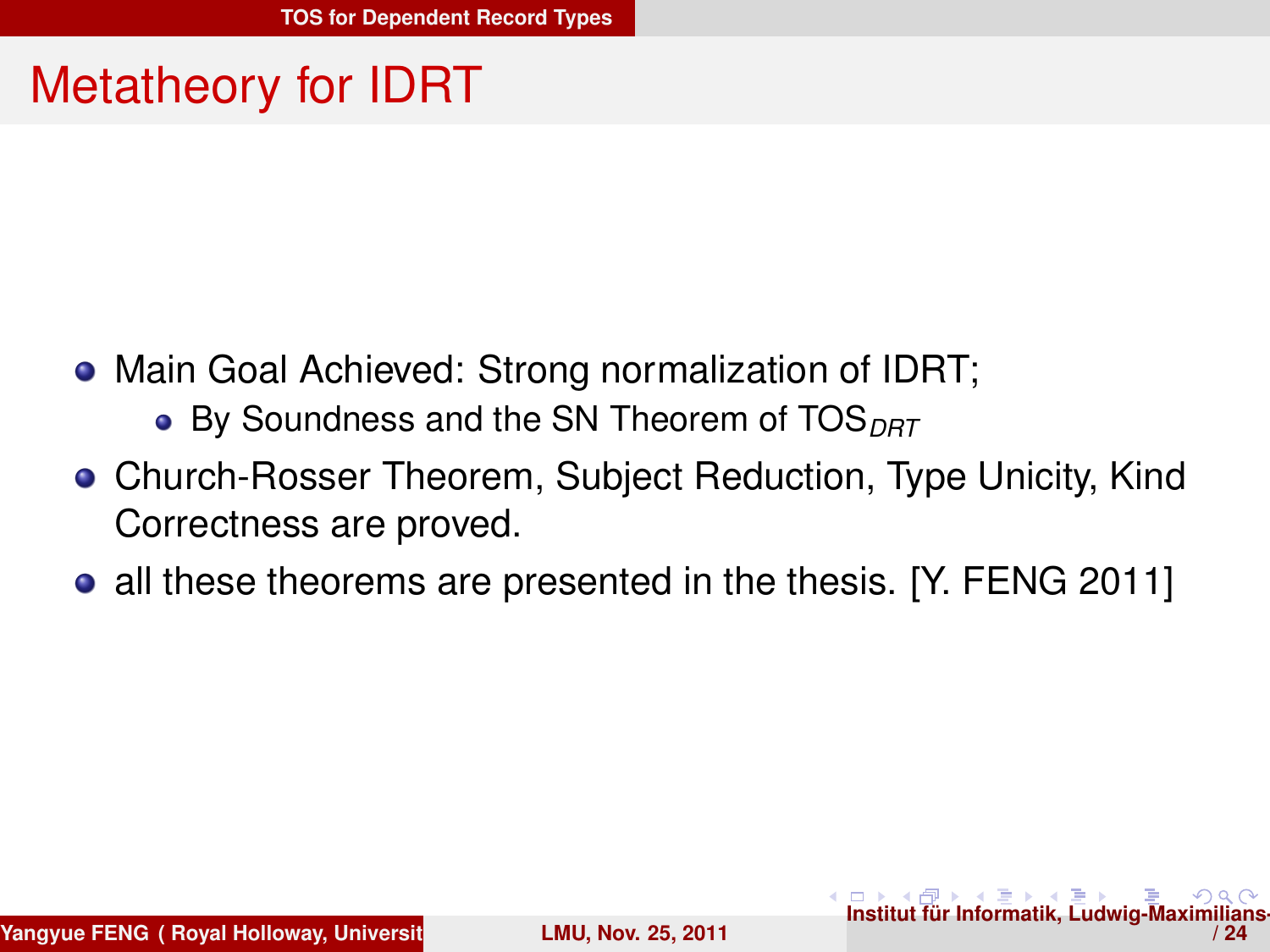Lemma (Subject Reduction for IDRT)

*If*  $\Gamma \vdash M$ : *A and*  $M \rightarrow N$ , then  $\Gamma \vdash N$ : *A*.

Lemma (Strong Normalisation for IDRT)

- **<sup>1</sup>** *If* Γ *valid, then* Γ *is strongly normalisable.*
- **<sup>2</sup>** *If* Γ ` *A kind, then A is strongly normalisable.*
- **<sup>3</sup>** *If* Γ ` *A* = *B, then both A and B are strongly normalisable to some C.*
- **<sup>4</sup>** *If* Γ ` *M* : *A, then M and A are strongly normalisable and P* : *B, where P and B are the normal forms of M and A, respectively.*
- <span id="page-19-0"></span>**<sup>5</sup>** *If* Γ ` *M* = *N* : *A, then both M and N are strongly normalisable to some P, A is strongly normalisable to some B such that P* : *B.*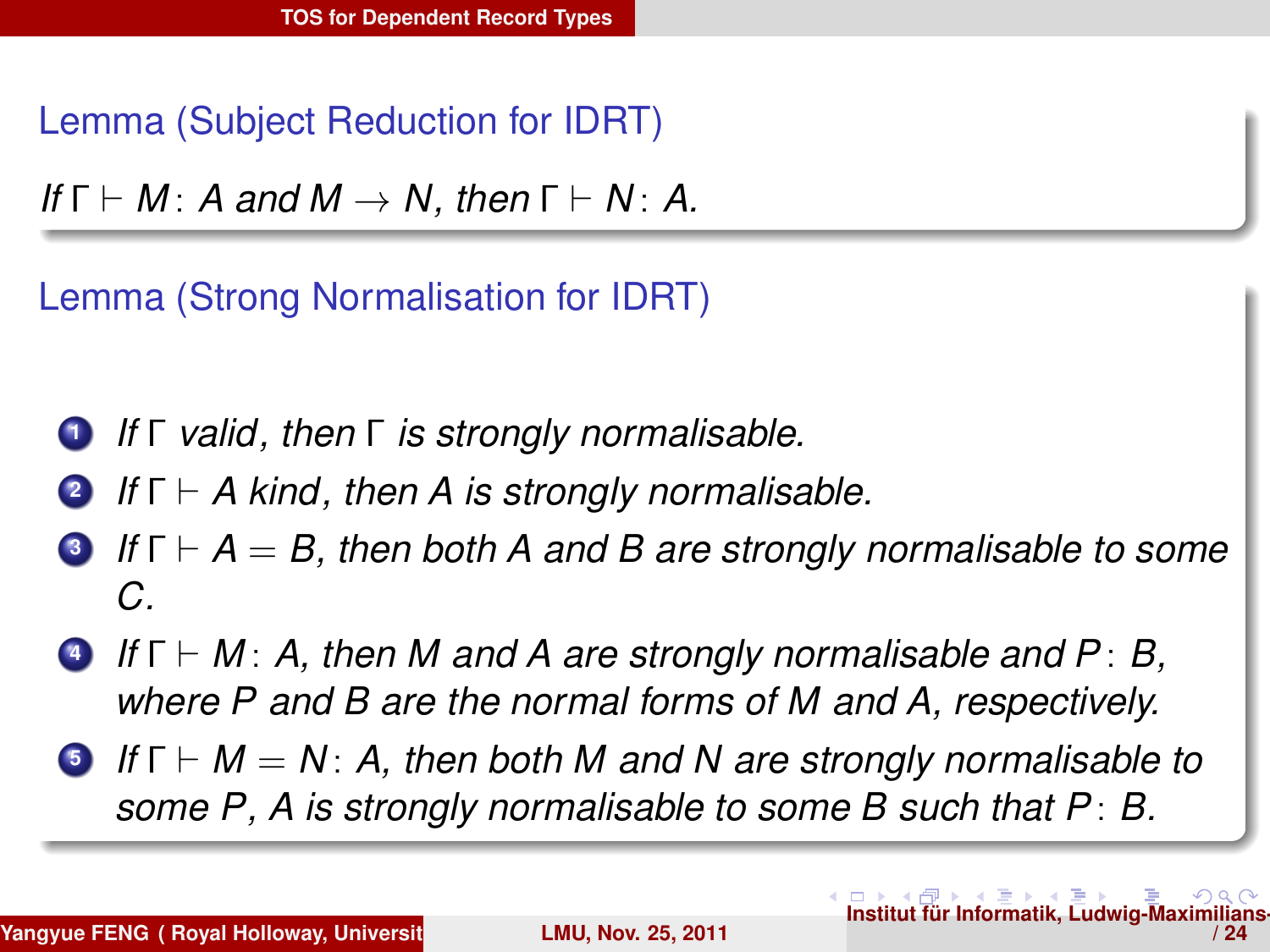#### Lemma (Church-Rosser for IDRT)

#### *If*  $\Gamma \vdash M = N$ : A, then  $M \rightarrow^* P$  and  $N \rightarrow^* P$  for some P.

**Yangyue FENG ( Royal Holloway, Universit LMU, Nov. 25, 2011** 

<span id="page-20-0"></span>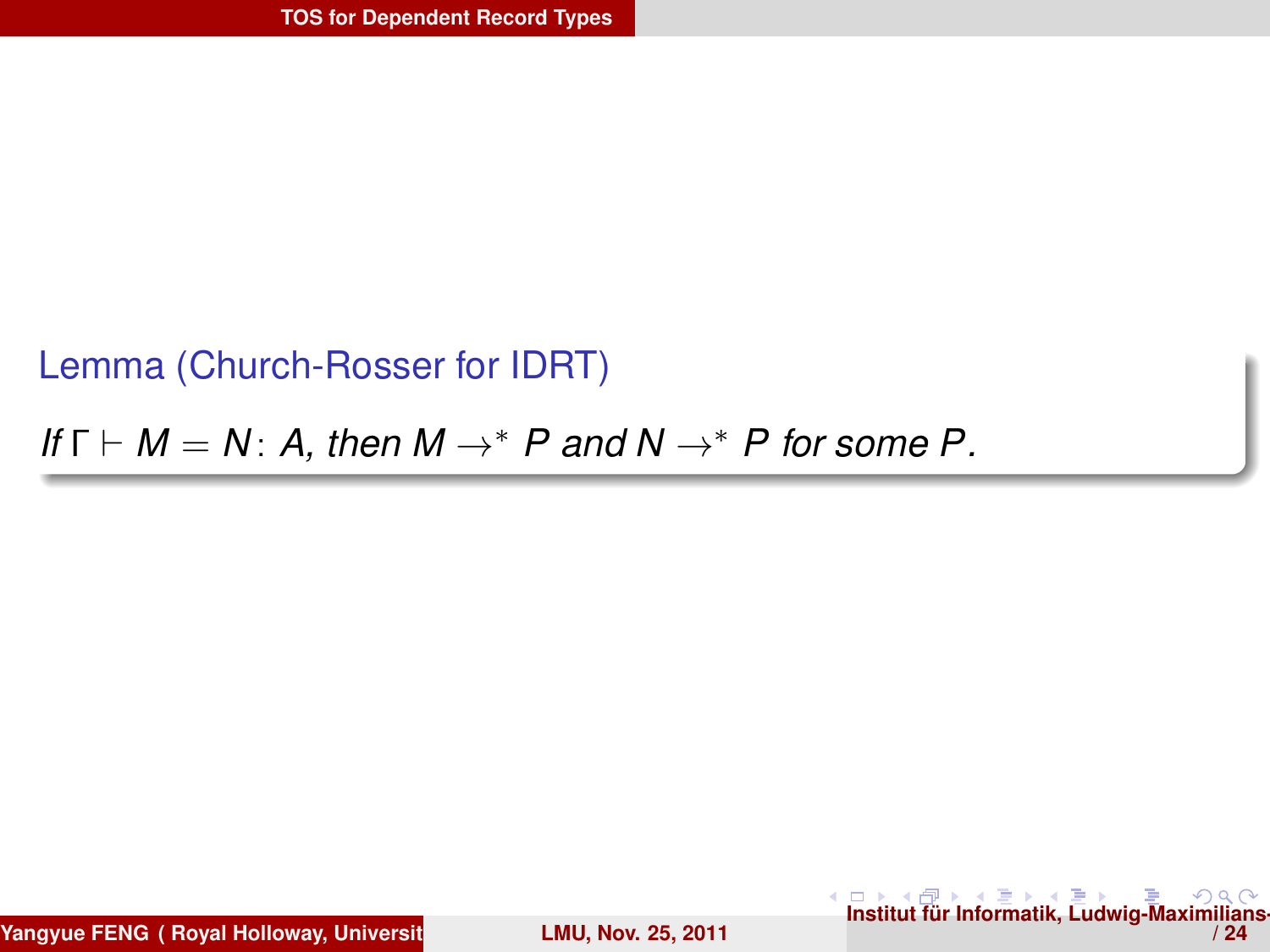### Coherence of A Coercive Set

- Coercive Subtyping
	- Example:

*f* : *List*(*B*)  $\rightarrow$  *D nil*(*A*): *List*(*A*) *List*(*A*)  $\leq$  *map*(*c*) *List*(*B*)  $f(nil(A)) = f(map(c)(nil(A))) : D$ 

where *map*(*c*) coerces the canonical object *nil*(*A*) to *nil*(*B*) which is a canonical object of *List*(*B*)

<span id="page-21-0"></span>**[I](#page-20-0)n**<br> **In[stit](#page-22-0)[ut](#page-20-0)** für [I](#page-22-0)[nf](#page-20-0)[or](#page-21-0)[mat](#page-23-0)[ik,](#page-20-0) [L](#page-21-0)[udw](#page-23-0)[ig-](#page-0-0)[Maxi](#page-23-0)milians

- Structural subtyping for DRTs
	- IDRT $[R]$ : DRTs extended with the set  $R$  of coercions  $\{(\xi), (d_R^i)\}_{i=1,2,3}$
	- Coherence of  $R$  proven
- More applications : Intensional Manifest Fields (IMFs), DRTs modelling module mechanism.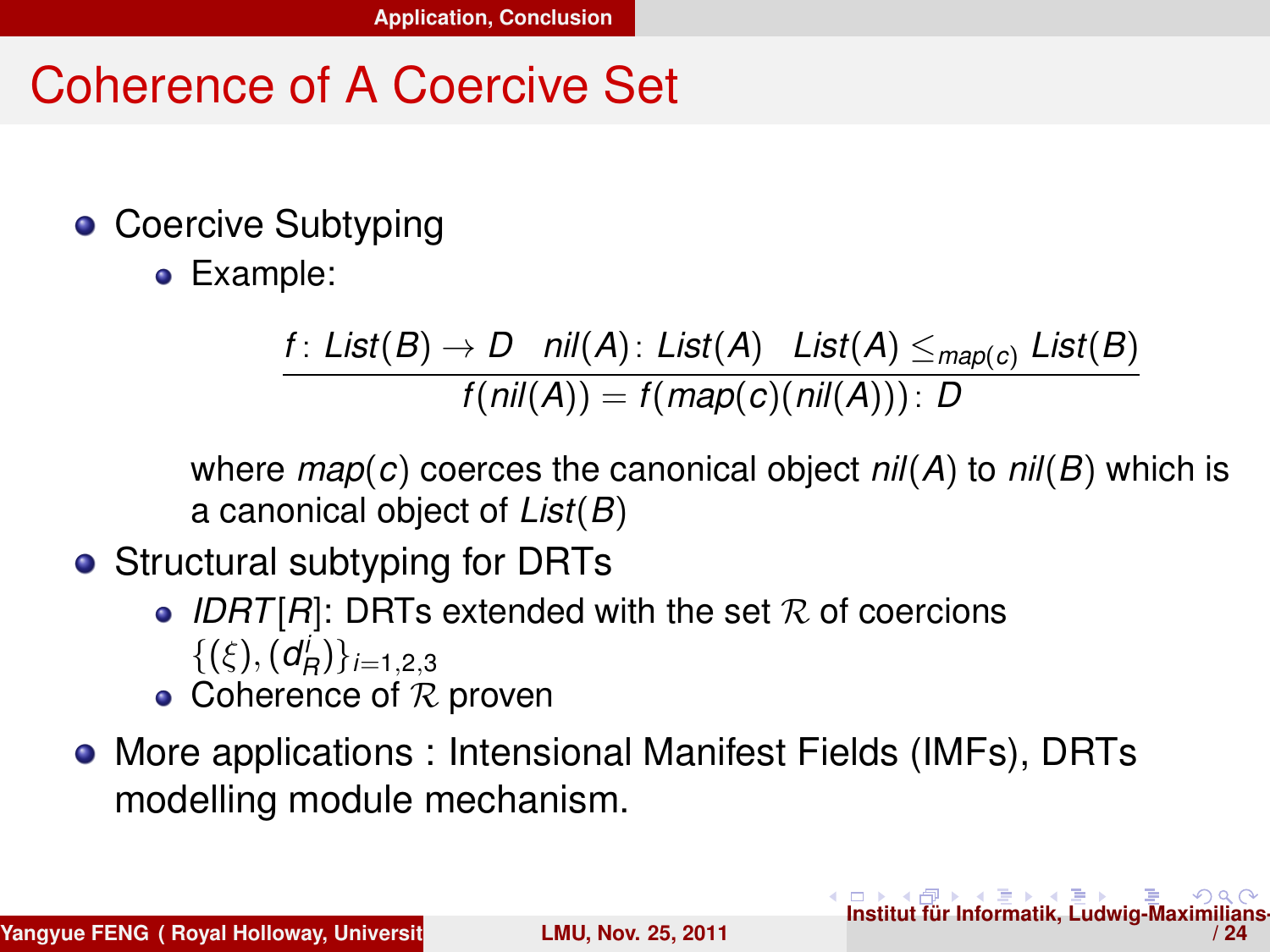## Spotlights, future work, discussion

- The compatible relation of LF and DRTs
- The removal of  $\eta$  rules of DRTs ("IDRT" instead of "DRT")
- Why TOS has worked for proving metatheory
- Future work using the methodology of TOS or formalizing the proof in some Theorem-prover ?
- **•** Future work using our DRTs

<span id="page-22-0"></span> $\frac{1}{2}$ **[I](#page-21-0)n[stit](#page-23-0)[ut](#page-21-0)** für [I](#page-23-0)[nf](#page-20-0)[or](#page-21-0)[mat](#page-23-0)[ik,](#page-20-0) [L](#page-21-0)[udw](#page-23-0)[ig-](#page-0-0)[Maxi](#page-23-0)